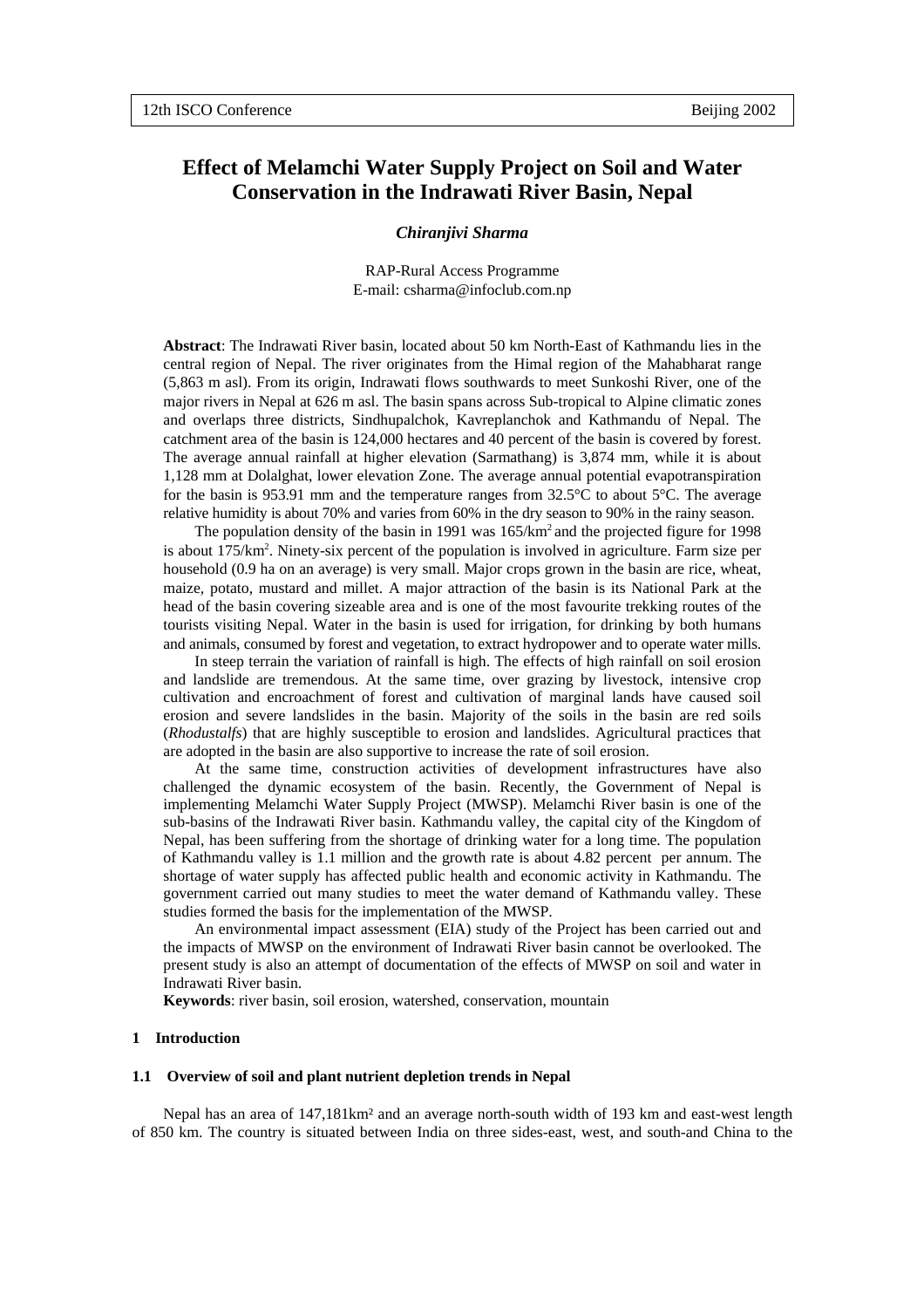north. The altitude varies from 90 metres above sea level (m asl) in the south to 8,848m in the north. The large part of the country's terrain is mountainous. Both hill and mountain together occupy 77 % of the total physical area. The rest 23 percent is Terai (plain). But in terms of population, the Terai region has nearly 48.5 percent of the country's estimated total population of 23.215 million in and the mountain and hills the rest. The country has diverse natural resources: soil, water, forest, climate and biodiversity and offers suitable habitat for a variety of flora and fauna. However, the country as not yet been able to utilise properly such resources for her sustainable economic development. Many natural and man-made factors are responsible in the development of available natural resources. These factors include:

- population growth
- $\bullet$  fragility of the ecosystem
- $\bullet$  torrential rainfall
- expansion of agriculture on to steep slopes
- encroachment on forests
- livestock pressure on grazing land
- construction of roads and irrigation schemes over hill slopes

Impacts of the above mentioned factors on natural resources are clearly visible. According to the recent study conducted by UNEP (in collaboration with MoPE/HMGN, SACEP, ICIMOD and NORAD (2001)) the following losses were estimated:

- $\bullet$  loss of fine top soil
- $\bullet$  depletion of organic matter and plant nutrients
- Landslides

Owing to the complex features of the mountain terrain, the nature of soil degradation varies greatly. However, information on soil degradation is scattered and sketchy. Information on the soil erosion rates for different land-use patterns are presented in Table 1(MPFS 1988).

## **Table 1 Estimates of soil erosion rates**

| Land-use categories             | Soil erosion rate (tonnes/(ha • yr) |
|---------------------------------|-------------------------------------|
| Well-managed forest land        | $5 - 10$                            |
| Well-managed paddy terraces     | $5 - 10$                            |
| Well-managed maize terraces     | $5 - 15$                            |
| Poorly-managed sloping terraces | $20 - 100$                          |
| Degraded rangelands             | $40 - 200$                          |
| Source: CBS (1998)              |                                     |

## **1.2 Efforts on soil and water conservation in Nepal**

The responses of government and bilateral agency level include:

- Establishment of the Department of Soil Conservation and Watershed Management in 1974
- Soil and Watershed Conservation Act 1982 and its regulations 1984
- Community Forestry-more than 650,000 ha of public forests converted into community managed forests
- Become a signatory to the United Nations Convention to Combat Desertification

#### **2 Indrawati river basin**

# **2.1 Location**

The Indrawati river basin is located in the mid-hills of Nepal (Figure 1). The basin area lies about 50 km northeast of Kathmandu-the capital city of Nepal. It overlaps three districts of the country namely, Sindhupalchok, Kavrepalanchok and Kathmandu. The basin extends from Latitude 27º 37'11" N to 28º 10'12"N and Longitude 85º 45'21"E to 85º 26'36"E. The catchment area of the basin is 1,240 km².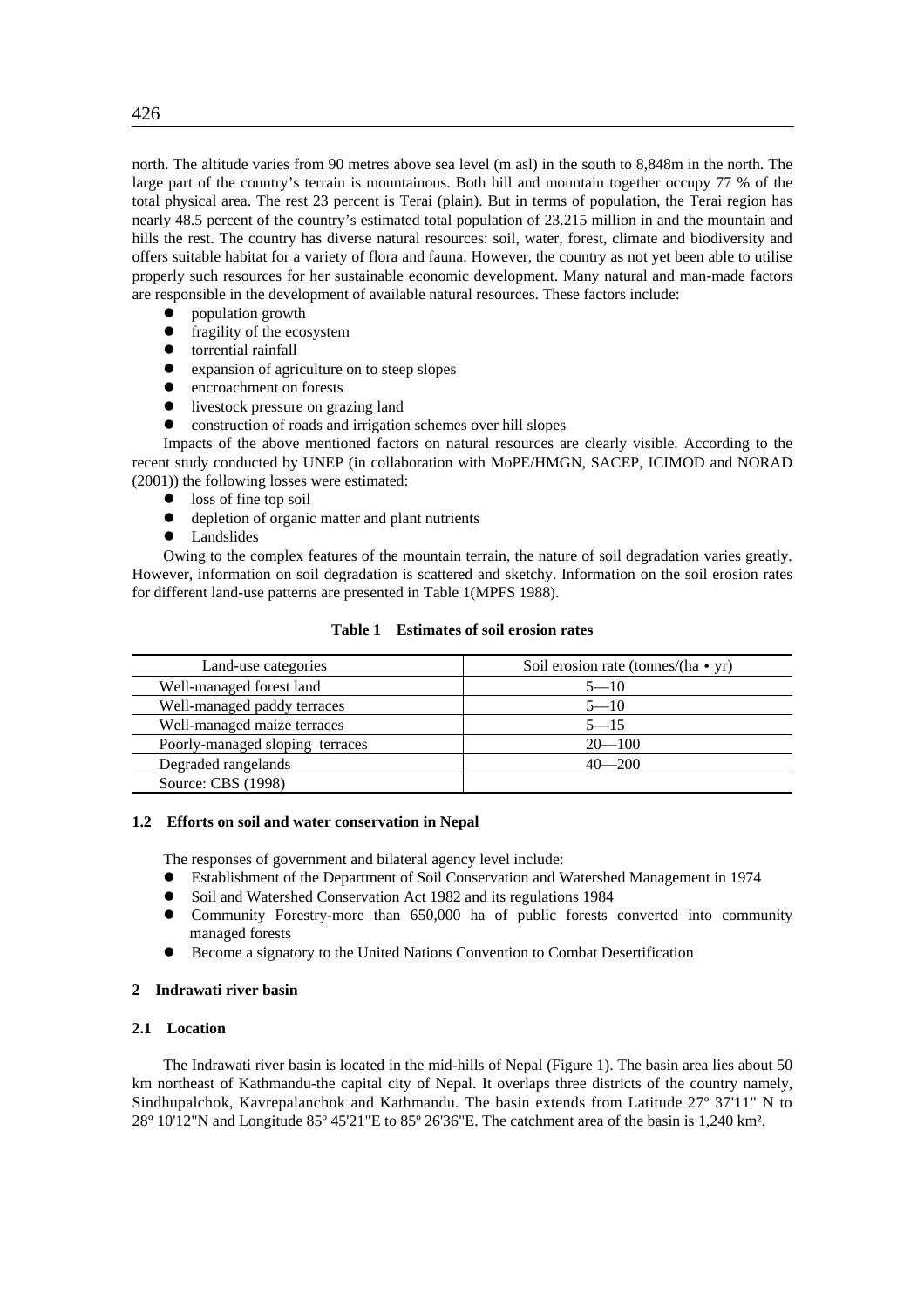

**Fig. 1** Location map of indrawati river sin

## **2.2 Climate**

The basin enjoys a range of climate from sub-tropical to alpine. The average annual rainfall varies from 1,128 to 3,874 mm. The temperature ranges from about 5º to 32.5º C. The average relative humidity is about 70 percent and varies from 60 percent in the dry season to 90 percent in the rainy season. Forty percent of the land area of the basin is covered by forest. The population density of the basin in 1991 was 165/km2 and the projected figure for 1998 is about 175/km2 . Ninety-six percent of the population is involved in agriculture. Farm size per household (0.9 ha average) is small.



**Fig. 2** Map of Indrawati River Basin Showing River Network

# **2.3 Land resource**

The land resource in the basin can be divided into four landforms. They include:

Alluvial plain-The alluvial plain landform covers a large part of the basin. The landscape is moderately sloping. The most important hazard is riverbank cutting and river channel overflow especially during monsoon season.

River Terraces- The river terraces, locally called "*tar*" are located on relatively higher positions than the alluvial plain. The *tars* are prone to rainfall run-off and surface soil erosion. Usually topsoils are rich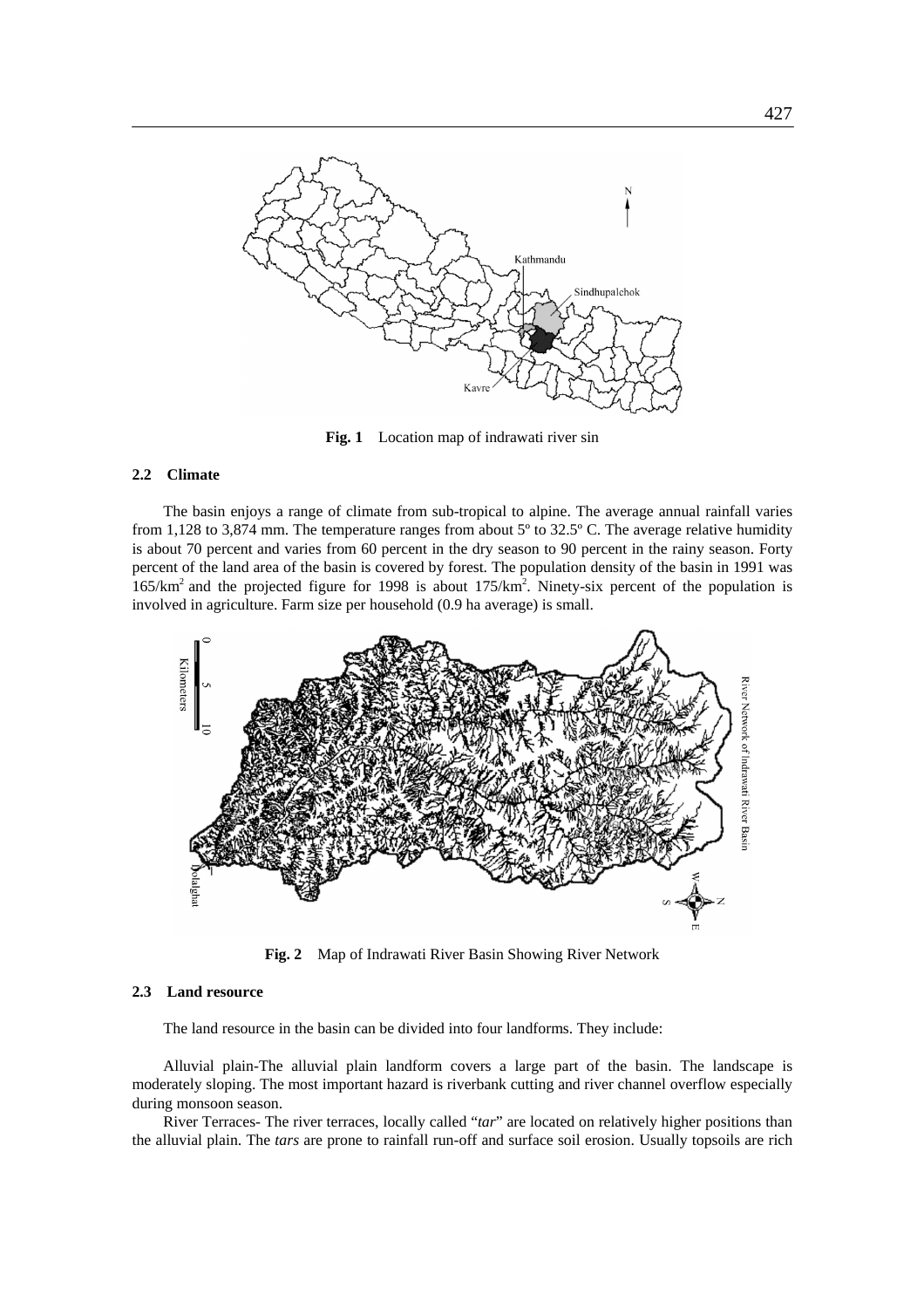in organic matter and other macro-nutrients content. Loss of topsoil reduces level of soil fertility. So these soils require proper erosion control measures for their conservation. The main crops grown in these soils are rice, wheat, maize, and mustard.

Mountain terrain-The variation of slopes in this landform is high (5°–30°). The erosion and landslide problems on unvegetated slopes is severe. Likewise, mass wasting is also serious. Adequate soil conservation measures are taken and soil fertility is maintained through adoption of terracing. The major crops grown are maize, millet, farm grown trees and citrus.

Sloping mountain terrain- Slopes here range from 25º to 45º with irregular surface topography. The erosion hazards by mass wasting are very high on slopes. These areas are used for forest, fodder and grazing.

A major attraction of the Indrawati basin is the Langtang National Park located at the head of the basin. The park covers a sizeable area and is one of the most popular places of tourist attraction for trekking in Nepal. The Langtang National Park is situated just outside the basin and occupies an area of 1,710 km<sup>2</sup>. The park represents a meeting point between indo-Malayan and Palearctic realms, and holds a rich biodiversity. The Langtang National Park represents some of the best examples of graded climatic conditions in the Central Himalaya.

### **3 Melamchi water supply project (MWSP)**

Melamchi Water Supply Project (MWSP) was identified during the preparation of the water supply master plan in 1973 as the potential water source for the Kathmandu valley. The executing Agency of MWSP is HMG/N, Ministry of Physical Planning and Works (MoPPW), Melamchi Water Supply Development Board (MWSDB). The project duration is 6 years (July, 2001—July 2006). The estimated cost of the project is US\$ 464 million.

Melamchi River is the source of water in stages I, and Yangri and Larke- (tributaries of Indrawati) for the stage II and III. Kathmandu valley has been suffering from the shortage of drinking water for a long time. At present, Nepal Water Supply Corporation (NWSC) can supply only 120—140million-litters per day (MLD) in the rainy season and 80—90 MLD in the dry season with the present available sources; where as the daily demand of Kathmandu is 180 MLD.

At present, the water from the proposed sources is being used for irrigation, drinking, and consumption by animals, consumption by forests and vegetation, hydropower generation and water mills operation in the basin.

## **4 Likely effects of melamchi water supply project on soil and water conservation**

Effects of access road upgrading activities. The existing 30 km earth road from Lamidanda (0 km) to Talamarang has been proposed to upgrade and 12 km new road from Talamarang to Timbu for construction. This road passes through the Indrawati river basin areas. More impacts on the physical environment along the roadside areas of the basin will occur with new road construction whereas in the upgraded section less impact is expected. Effects of earth road upgrading and new construction activities will produce various environmental hazards such as loss of cultivated land, forestland, and grazing land by side cutting and disposal of excavated materials. Likewise, effects of movement of large capacity vehicles and heavy traffic will increase vulnerability of mountain landscapes and bio-diversity-flora and fauna. The second element is socio-economic, in terms of the impact of improved access on a previously remote community.

The rate of soil erosion and runoff would be increased during Melamchi Water Supply Project construction period. Soil along the road may be affected in the early stages of construction by excavation works, which affect slope stability and result in removal of soil. The effect will be greatest in the monsoon season when the ground is soft and there is high runoff. In view of the fact that most works are under ground the effect on soil will be localised and very limited. Most of the construction works at the intake will be in proximity to the river where riverbed will be cleared and a bench area will be created for the construction of diversion weir. This will disturb the riverbed characteristics. The sites for soil spoil disposal are located on the riverbanks. Gabion and stonework structures will be constructed to prevent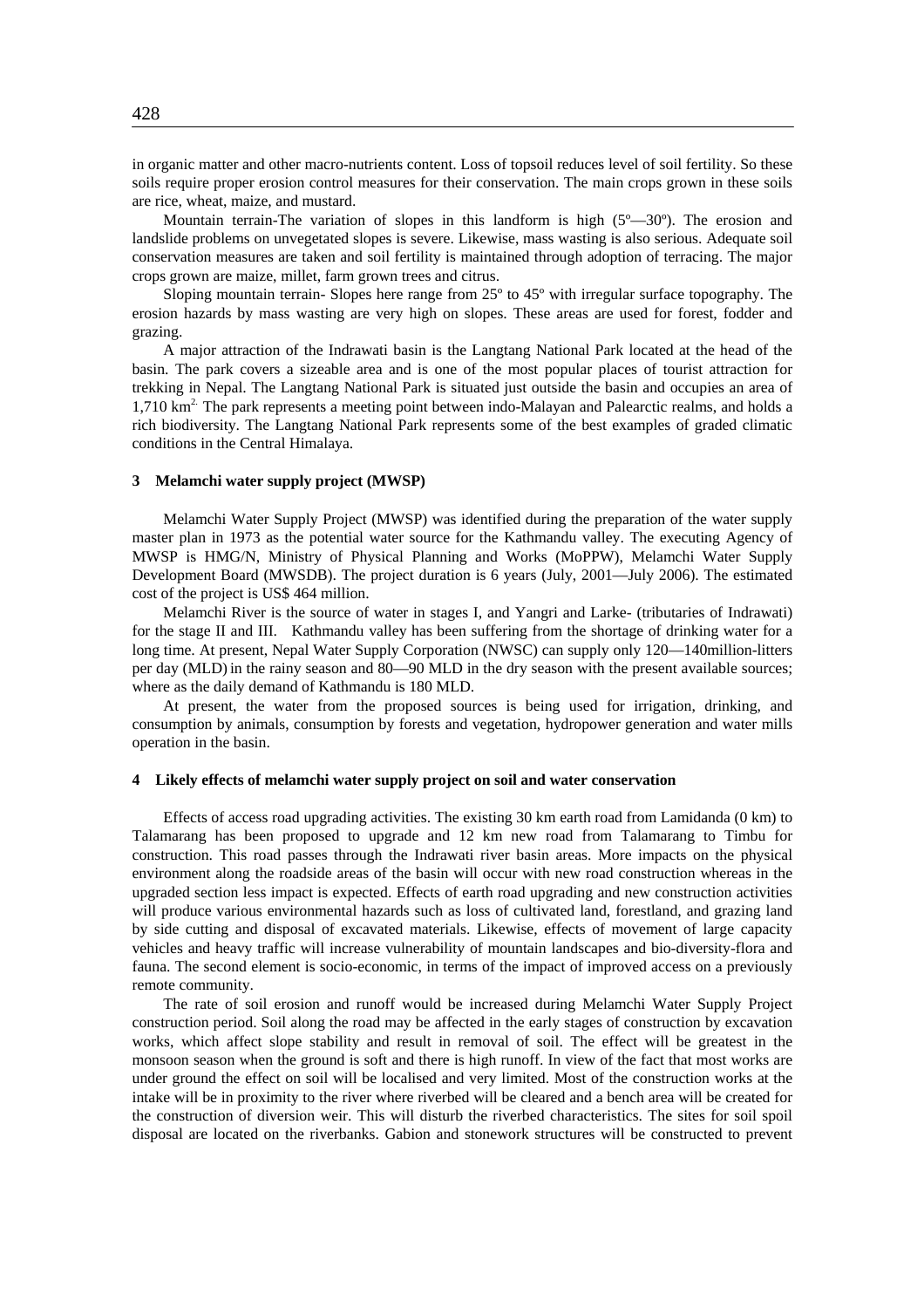erosion of spoil tips. However, during floods some materials will be washed away and increase the sediment loads of the river.

Diversion of Yangri and Larke Khola water may deplete the volume of source in the Indrawati River. Its effect on use of irrigation water, fishery and other aquatic and wildlife in Indrawati basin area will obviously be less favourable.

## **5 Emerging issues**

In addition, there are other issues that are emerging in the basin. These issues are: inherently prone to landslides and soil erosion process in the basin due to frequent torrential rain during monsoon season. The basin is prone to different forms of mass wasting, such as landslides, slumps, rock falls, and river cutting problems. A significant portion of soil in the basin is red soil, which is more prone to erosion. The red soils affected by a short period of rainfall. The sediment deposition onto the cultivated terraces is in increased trend. The landholding distribution pattern is highly skewed which has further accelerated cultivation of marginal land by the marginal farmers. Pressure of rapid growth of human and livestock populations in the basin is in increasing trend. The socio-economic condition of the basin is highly inequitable which has increased human induced soil erosion hazards in the basin.

## **6 Future challenges**

The Indrawati river basin is facing a large number of challenges if these challenges are not minimised over the period the soil and water conservation issues in the basin will be aggravated. Presently faced issues include:

- $\bullet$  Stream and river floods control
- $\bullet$  River bank cutting control
- Reduction of soil loss during pre-monsoon season
- Conservation of bio-diversity
- Rural to rural and rural to urban migration
- Very little information on basin level are available
- Reduction of soil loss during pre-monsoon season

#### **7 Recommendations**

A major problem in planning and sustainable development of the soil and water conservation programme on basin is the lack of adequate information/data available. The study suggests the following recommendation for the improvement of soil and water conservation situation of the basin. These activities include:

- Develop common understanding to carry out long-term research studies on different dimensions of soil degradation in the different ecological regions at basin level.
- Formulate and implement a policy on sustainable use of land according to its capacity.
- Promote efficient management of watersheds using integrated soil fertility management systems, agro-forestry, horticulture, and so on.
- Tying up income generation activities with programmes that focus on rehabilitating degraded lands.
- $\bullet$  Encourage local people to manage forest resources.
- Promote indigenous techniques to reduce bank erosion and sedimentation problem.
- Aware local people to manage sustainable development of the watersheds.
- z Basin development approach should not be isolated only for soil and water conservation it should apply as an integrated manner.

## **References**

CBS 2001. Preliminary Results of Population Census 2001. Central Bureau of Statistics, Kathmandu, Nepal.